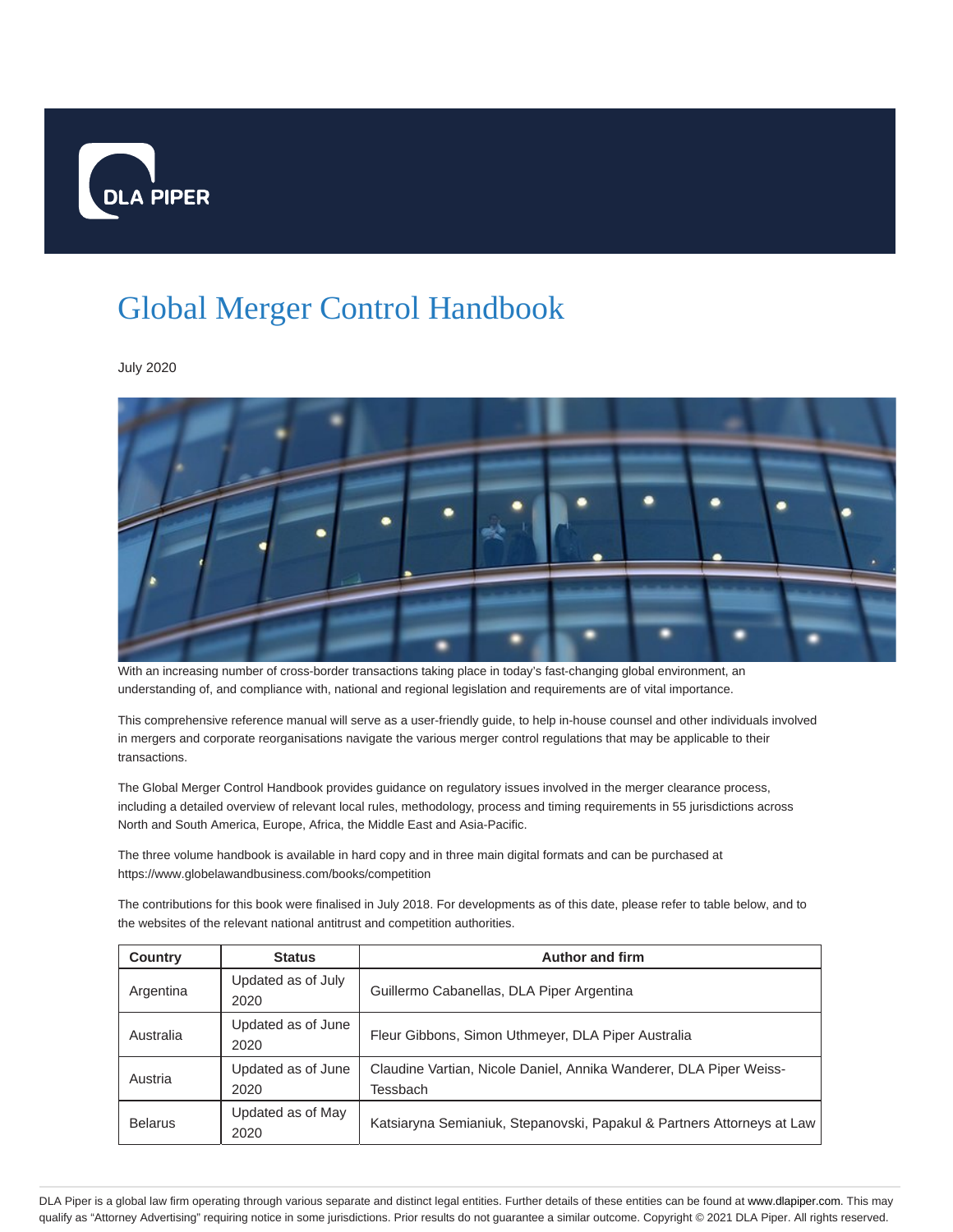| Belgium           | Updated as of May<br>2020     | Bertold Bär-Bouyssière, Daniel Colgan, DLA Piper UK LLP                                            |
|-------------------|-------------------------------|----------------------------------------------------------------------------------------------------|
| Brazil            | Updated as of July<br>2020    | Luciana Martorano, Ricardo Caiado, Campos Mello Advogados - in<br>cooperation with DLA Piper       |
| <b>Bulgaria</b>   | Updated as of May<br>2020     | Plamen Yotov, Stefan Tzakov, Kambourov & Partners                                                  |
| Canada            | Updated as of May<br>2020     | Catherine A Pawluch, J Kevin Wright, DLA Piper (Canada) LLP                                        |
| China             | Updated as of June<br>2020    | Jin Wang, Michael Han, Caroline Huang, Fangda Partners                                             |
| Colombia          | Updated as of May<br>2020     | María Claudia Martínez Beltrán, Daniela Huertas Vergara, DLA Piper<br>Martinez Beltran             |
| <b>COMESA</b>     | Updated as of May<br>2020     | Janine Simpson, Werner Rysbergen, DLA Piper Advisory Services (Pty)<br>Ltd                         |
| Cyprus            | Updated as of May<br>2020     | George Pamboridis, Christy Spyrou, Pamboridis LLC                                                  |
| Czech<br>Republic | Updated as of May<br>2020     | Jan Metelka, Jan Rataj, DLA Piper Prague LLP                                                       |
| Denmark           | Updated as of May<br>2020     | Michael Klöcker, Jacob Borum, DLA Piper Denmark Law Firm P/S                                       |
| Egypt             | Updated as of May<br>2020     | Amr Abbas, Sara Labib, Matouk Bassiouny & Hennawy                                                  |
| Estonia           | Updated as of May<br>2020     | Piibe Lehtsaar, Kaupo Lepasepp, Sorainen                                                           |
| European<br>Union | Updated as of May<br>2020     | Bertold Bär-Bouyssière, Daniel Colgan, DLA Piper UK LLP                                            |
| Finland           | Updated as of May<br>2020     | Mika Oinonen, Auriina Holck, DLA Piper Finland Attorneys Ltd                                       |
| France            | Updated as of May<br>2020     | Edouard Sarrazin, DLA Piper France LLP                                                             |
| Georgia           | Updated as of May<br>2020     | Giorgi Tsertsvadze, Otar Machaidze, J&T Consulting LLP                                             |
| Germany           | Updated as of<br>January 2021 | Jan Joachim Dreyer, Semin O, DLA Piper UK LLP                                                      |
| Hungary           | Updated as of May<br>2020     | Péter Virág, Péter Sükösd, Horváth & Partners Law Firm* (*In cooperation<br>with DLA Piper UK LLP) |
| India             | Updated as of May<br>2020     | Arshad Khan, Sagardeep Rathi, Khaitan & Co                                                         |
| Indonesia         | Updated as of May<br>2020     | Ivan F. Baely, Almaida Askandar, Ivan Almaida Baely & Firmansyah Law<br>Firm                       |
| Ireland           | Updated as of May<br>2020     | Darach Connolly, DLA Piper                                                                         |
| Italy             | Updated as of May<br>2020     | Alessandro Boso Caretta, Domenico Gullo, DLA Piper Italy                                           |
| Japan             | Updated as of June<br>2020    | Takahiro Nonaka, Yuya Aoki, DLA Piper Tokyo Partnership Gaikokuho<br>Kyodojigyo Horitsu Jimusho    |
| Latvia            | Updated as of May<br>2020     | leva Andersone, Marika Grunte, Sorainen                                                            |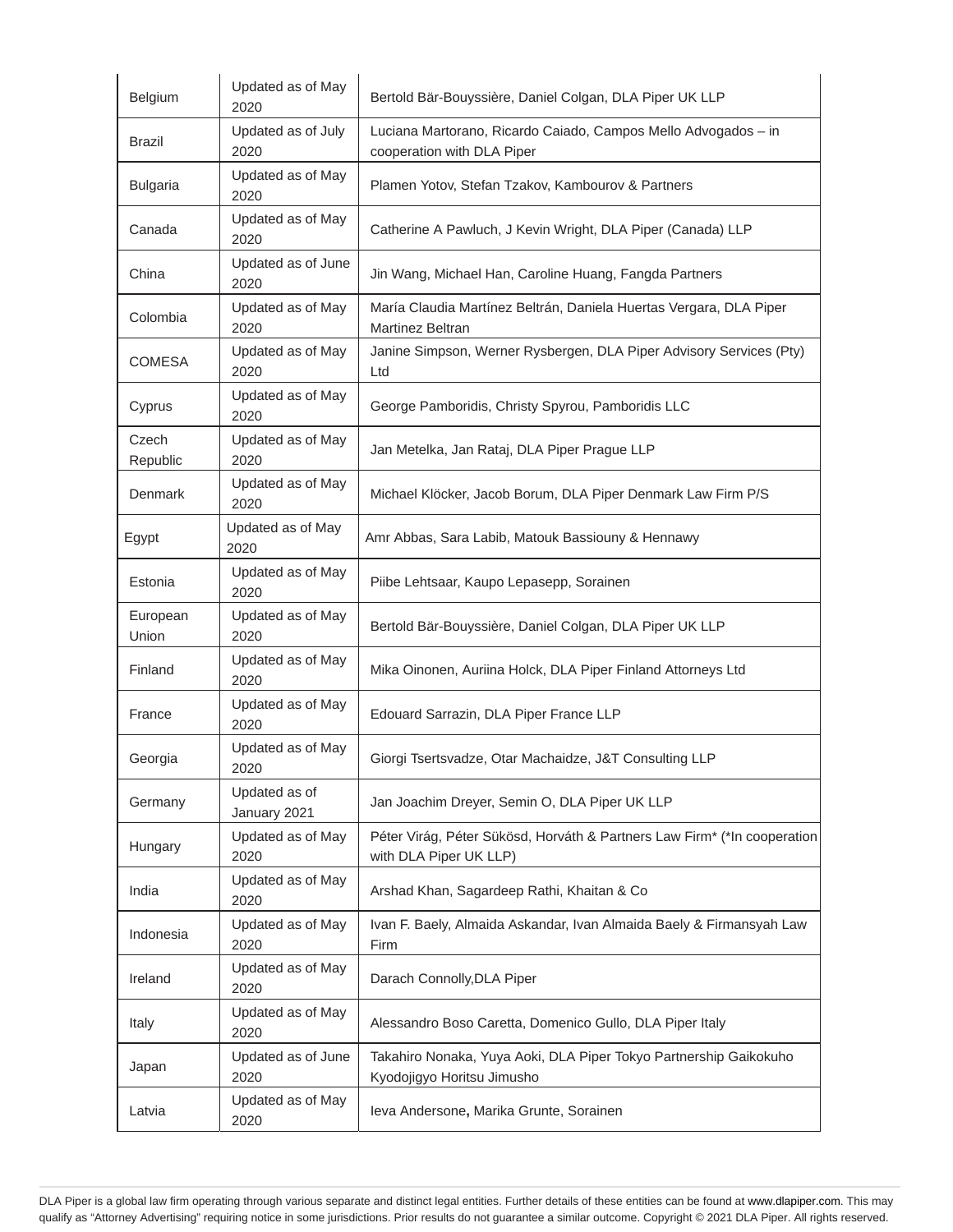| Lithuania    | Updated as of May<br>2020  | Monika Mališauskaite, Daivis Švirinas, Sorainen                                                          |
|--------------|----------------------------|----------------------------------------------------------------------------------------------------------|
| Luxembourg   | Updated as of May<br>2020  | Nicolas Marchand, Catherine Pogorzelski, DLA Piper Luxembourg                                            |
| Mexico       | Updated as of May<br>2020  | Jorge A Benejam, Eduardo Gallastegui Salazar, DLA Piper Gallastegui y<br>Lozano                          |
| Morocco      | Updated as of May<br>2020  | Youssef Tork, Saad El Mernissi, DLA Piper Casablanca sarl                                                |
| Netherlands  | Updated as of May<br>2020  | Léon Korsten, Martijn van Wanroij, DLA Piper Nederland NV                                                |
| New Zealand  | Updated as of May<br>2020  | Iain Thain, Alicia Murray, DLA Piper New Zealand                                                         |
| Nigeria      | Updated as of July<br>2020 | Taiwo Peregrino, Oyindamola Olambiwonninu, Olajide Oyewole LLP                                           |
| Norway       | Updated as of May<br>2020  | Kjetil H Johansen, Line Voldstad, Advokatfirma DLA Piper Norway DA                                       |
| Poland       | Updated as of may<br>2020  | Andrzej Balicki, Michał Orzechowski, DLA Piper Giziński Kycia spk                                        |
| Portugal     | Updated as of May<br>2020  | Miguel Mendes Pereira, Carla Marcelino, DLA Piper ABBC                                                   |
| Romania      | Updated as of May<br>2020  | Alina Lacatus, Livia Zamfiropol, DLA Piper Dinu SCA                                                      |
| Russia       | Updated as of May<br>2020  | Azamat Abdulmenov, Steffen Kaufmann, DLA Piper Rus Limited                                               |
|              |                            |                                                                                                          |
| Saudi Arabia | Updated as of June<br>2019 | Alia Alsudairy, Aneela Haider, DLA Piper in collaboration with Amer Al<br>Amr Law Firm                   |
| Singapore    | Updated as of July<br>2018 | Nathan Bush, DLA Piper Singapore Pte Ltd, Dayne Ho, Shook Lin & Bok                                      |
| Slovakia     | Updated as of May<br>2020  | Daniela Koncierova, Michaela Stessl, DLA Piper Weiss-Tessbach<br>Rechtsanwälte GmbH, organizac'ná zložka |
| Slovenia     | Updated as of May<br>2020  | Jasna Zwitter-Tehovnik, Manca Kisovec, DLA Piper Weiss-Tessbach<br>Rechtsanwälte GmbH                    |
| South Africa | Updated as of May<br>2020  | Janine Simpson, Werner Rysbergen, DLA Piper Advisory Services (Pty)<br>Ltd                               |
| South Korea  | Updated as of May<br>2020  | Hwan Jeong, Suruyn Kim, Lee & Co                                                                         |
| Spain        | Updated as of May<br>2020  | Joaquin Hervada, Rafael Maldonado, DLA Piper Spain SLU                                                   |
| Sweden       | Updated as of June<br>2020 | Johanna Svantesson, Elisabet Borg, Advokatfirma DLA Piper Sweden KB                                      |
| Switzerland  | Updated as of May<br>2020  | David Mamane, Amalie Wijesundera, Schellenberg Wittmer Ltd                                               |
| Taiwan       | Updated as of July<br>2020 | Jamie Huang, Lawrence Lee, Huang & Partners                                                              |
| Ukraine      | Updated as of May<br>2020  | Galyna Zagorodniuk, Danylo Rudyk, DLA Piper Ukraine LLC                                                  |